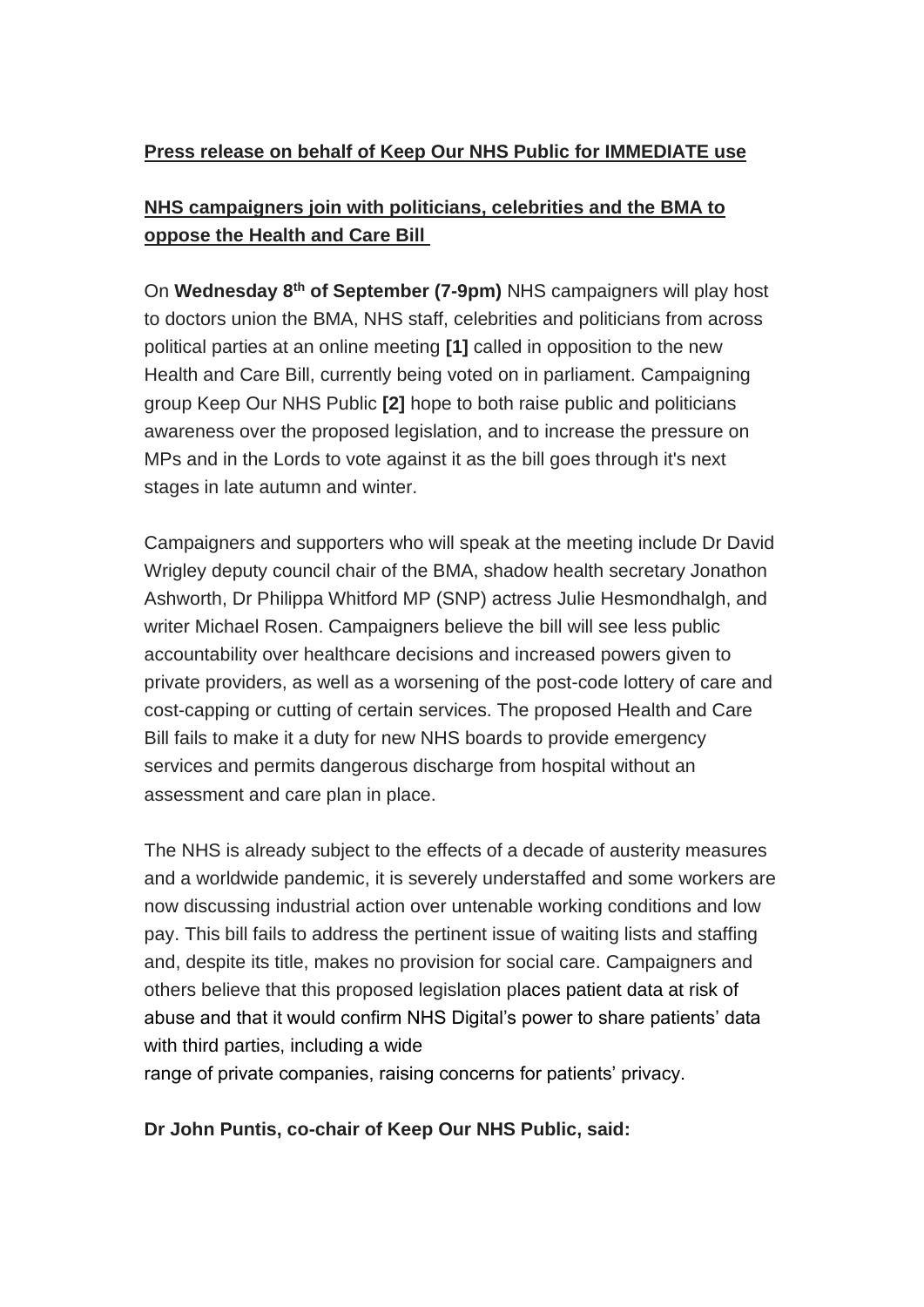*"If passed, the bill will disrupt the NHS while it is struggling with huge pressures from Covid, staff shortages, and work backlog. The workforce crisis and the massive problem of social care are not tackled and it brings no extra funds to help trusts reopen closed beds. Not one more nurse will be recruited or one extra patient treated, and neither does it bring any genuine integration of the NHS and social care. It will, however, divert time and effort away from patients to another top-down reorganisation while making the service even less accountable to local communities. Opportunity is created for the private sector to step into positions of influence. The bill is not about reversing privatisation and will not stop contracting out; there is no bar on private companies taking seats on local health boards. Some may choose to believe that a government that has handed out billions to inept and incompetent suppliers and test and trace contractors headed by cronies and donors really wants to limit privatisation and integrate services; I am not one of them."*

## **Dr David Wrigley, deputy council chair at the BMA, said:**

*"In its current form, the Health and Social Care Bill addresses none of the problems the NHS is facing – too few resources, too little funding, a crisis in social care, and a huge shortage of staff. We are also concerned about the wide-ranging, excessive powers the Bill would confer on the Health Secretary, and that it fails to protect the health service from further outsourcing and encroachment of large corporate companies. Fundamentally, this is the wrong bill at the wrong time. With the NHS still managing the pressures of the pandemic, this is a huge and costly distraction from what the NHS should be focusing on. This Bill needs a major rethink and without significant amendment, the BMA cannot support it."*

### **[ends]**

Spokespeople are available for interview (STA). Contact Samantha Wathen, Press Officer for Keep Our NHS Public [press@keepournhspublic.com](mailto:press@keepournhspublic.com) or Call/WhatsApp: 0777 6047472

### **Notes to editors**